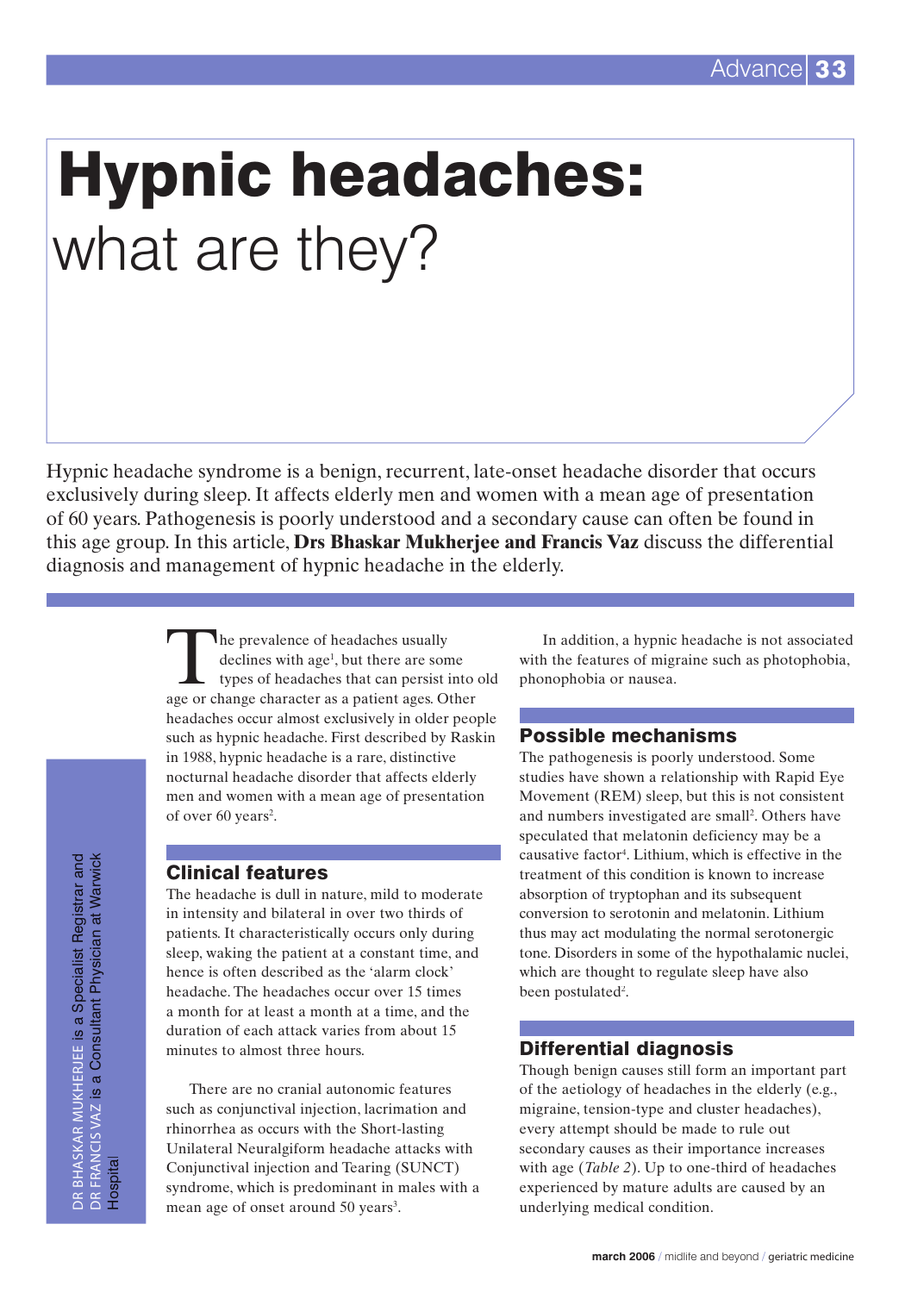#### Table 1. Criteria of hypnic headache

- >Age over 60 years
- >Awakens person from sleep with 'alarm clock' regularity
- > Dull and usually bilateral
- > Occurs almost nightly for at least a month
- > Duration from 15 mins to three hours
- > No associated autonomic features
- > Lithium is effective.

The diagnosis is one of exclusion since secondary causes of nocturnal headaches include drug withdrawal, temporal arteritis, sleep apnoea, oxygen desaturation, pheochromocytomas, primary and secondary neoplasms, communicating hydrocephalus, subdural haematomas, and vascular lesions<sup>5</sup>.

#### Posterior fossa meningiomas

Cases of posterior fossa meningiomas presenting as hypnic headaches have been reported<sup>6</sup>. These are tumours that lie on the underside of the brain that can compress the cranial nerves causing facial symptoms or loss of hearing.

# **Migraine**

The prevalence of migraine headaches decrease in the older age group but two per cent of them do start in this age group. Auras also are a less frequent presentation in the elderly but a number of migraine attacks do occur with just an aura and these can be mistaken for Transient Ischaemic Attacks (TIA). A good general rule is to do some imaging tests (computed tomography or magnetic resonance imaging) in anyone who has a change in symptomatology.

# Giant cell arteritis

Giant cell arteritis is a systemic inflammatory vasculitis of unknown aetiology that affects medium- and large-sized arteries. It is a disease of elderly persons and can result in a wide variety of systemic, neurologic, and ophthalmologic complications. It is another condition that can be confused with a hypnic headache.

Its prevalence increases with age, the headaches

# **Primary headache and sleep disorder** Cluster headache Chronic paroxysmal hemicrania Hypnic headache **Primary sleep disorder causing headache** Insomnia Hypersomnia Sleep apnoea syndrome **Other conditions associated with headache and sleep disorder** Table 2. Types of headaches

Chronic pain syndrome Fibromyalgia Depression and anxiety Chronic substance misuse.

are very fixed in location and invariably associated with systemic symptoms. This vasculitis if ignored can have devastating complications in the form of optic atrophy. Intracranial masses especially secondary masses from the lung and the breast do give rise to headaches in the elderly.

#### Chronic subdural haematomas

Chronic subdural haematomas also need to be kept in the differential diagnosis. These headaches are difficult to describe, but they are more common in the elderly because of increases in patients' tendency for falls, cerebral atrophy (which stretches bridging dural veins), and impaired haemostasis<sup>1</sup>.

# Vertebrobasilar insufficiency

This is obstruction of the vertebral-basilar system manifested by disturbances of consciousness, vertigo, headache, hemi- or quadriplegia, dysarthria, and facial paralysis. It can present as nondescript headache and can be followed by florid brain stem ischaemic signs of vertigo, diplopia, dysphagia and severe dizziness.

# Cervical spondylosis

Cervical spondylosis, which is a degenerative joint disease of the cervical spine, results in a progressive erosion of the cartilage that line the weight bearing joints in the neck. It can also give rise to headaches and these are dull, persistent and located on the posterior aspect of the head. Progressive bony calcification can lead to